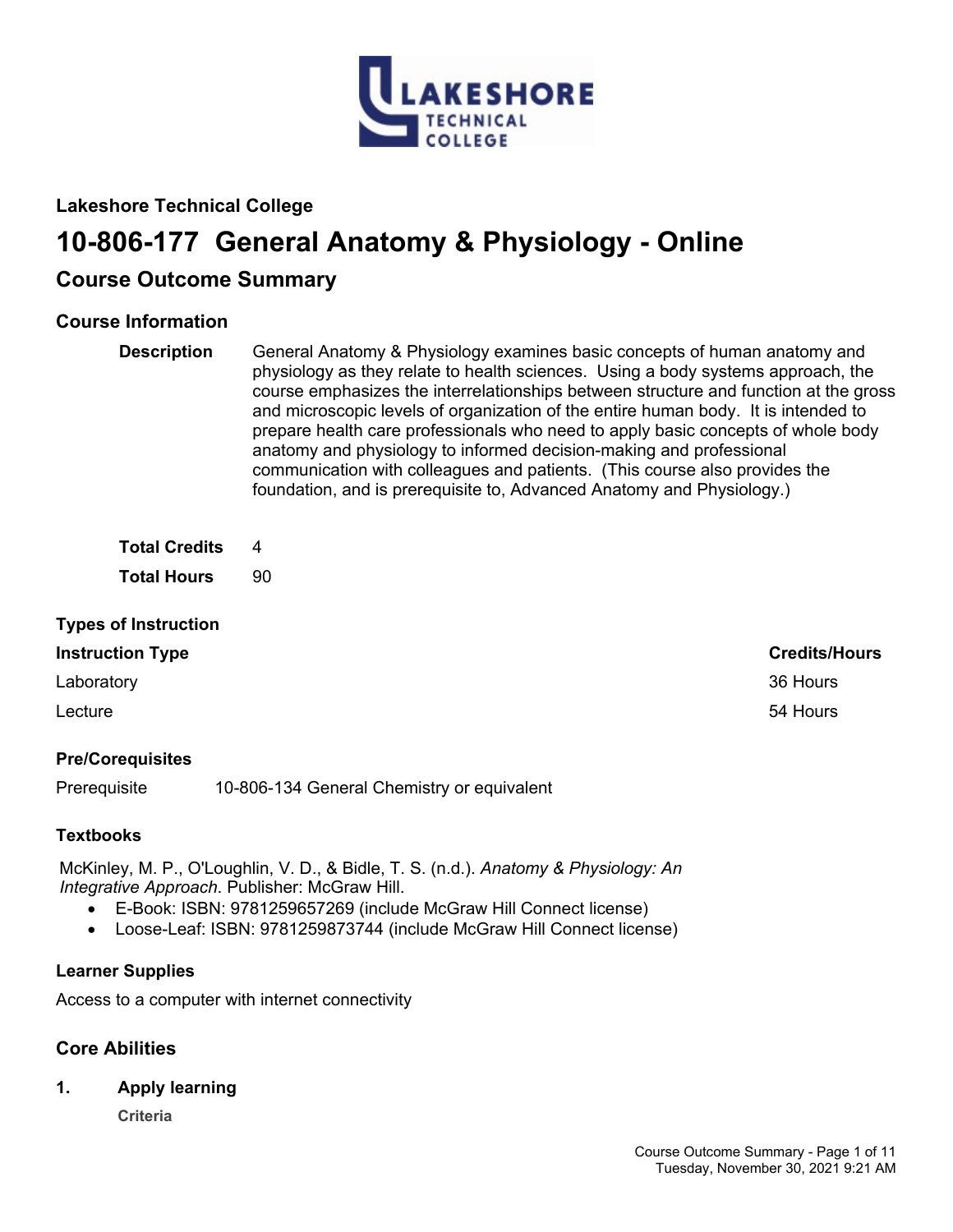- 1.1. Learner transfers academic knowledge and principles to life and work situations
- 1.2. Learner incorporates prior learning
- 1.3. Learner knows when to ask for help
- 1.4. Learner demonstrates appropriate safety precautions
- 1.5. Learner identifies the need for lifelong learning
- 1.6. Learner develops the ability to research beyond the required work
- 1.7. Learner demonstrates a curiosity for learning about cultures, norms, and practices

# **2. Demonstrate responsible and professional workplace behaviors**

**Criteria**

- 2.1. Learner displays behavior consistent with the ethical standards within a discipline or profession 2.2.
- Learner follows policies and procedures
- 2.3. Learner attends class as mandated by the instructor
- 2.4. Learner completes assignments on time
- 2.5. Learner exhibits academic honesty
- 2.6. Learner accepts responsibility and accountability for his/her actions
- 2.7. Learner demonstrates time management and task prioritization
- 2.8. Learner demonstrates ability to handle ambiguity and unfamiliar situations

#### **3. Integrate technology**

**Criteria**

- 3.1. Learner determines which tasks can be performed more efficiently by using technology
- 3.2. Learner uses technology to perform tasks more efficiently
- 3.3. Learner adapts to changing/emerging technology
- 3.4. Learner selects culturally appropriate technology/tools to communicate with diverse groups

# **Course Competencies**

# **1. Apply descriptive, anatomical, physiological, and directional terminology to the human body and its organization**

**Linked Core Abilities**

Apply learning

Demonstrate responsible and professional workplace behaviors Integrate technology

**Assessment Strategies**

- 1.1. through a graphic, written or oral product or process
- 1.2. by accurately answering questions about the concepts that support this competency in one or more written exams to be scheduled by your instructor at various points throughout this course
- 1.3. in a classroom or laboratory setting

#### **Criteria**

*Criteria: Your performance will be successful when:*

- 1.1. graphic, written or oral product/process includes anatomical terminology for the anatomical positions used
- 1.2. graphic, written or oral product/process includes directional terminology
- 1.3. graphic, written or oral product/process portrays the describes characteristics and sequences of homeostatic mechanisms
- 1.4. graphic, written or oral product/process describes location, structure, and function of body cavities and linings
- 1.5. graphic, written or oral product identifies body planes, sections, and regions
- 1.6. graphic, written or oral product accurately represents homeostatic mechanisms

- 1.a. Distinguish between anatomy and physiology.
- 1.b. Describe the anatomical position.
- 1.c. Describe the three major planes of the body or of an organ.
- 1.d. Identify the major body cavities and their subdivisions.
- 1.e. Identify the serous membranes that line the walls and cover the organs of each body cavity and the fluid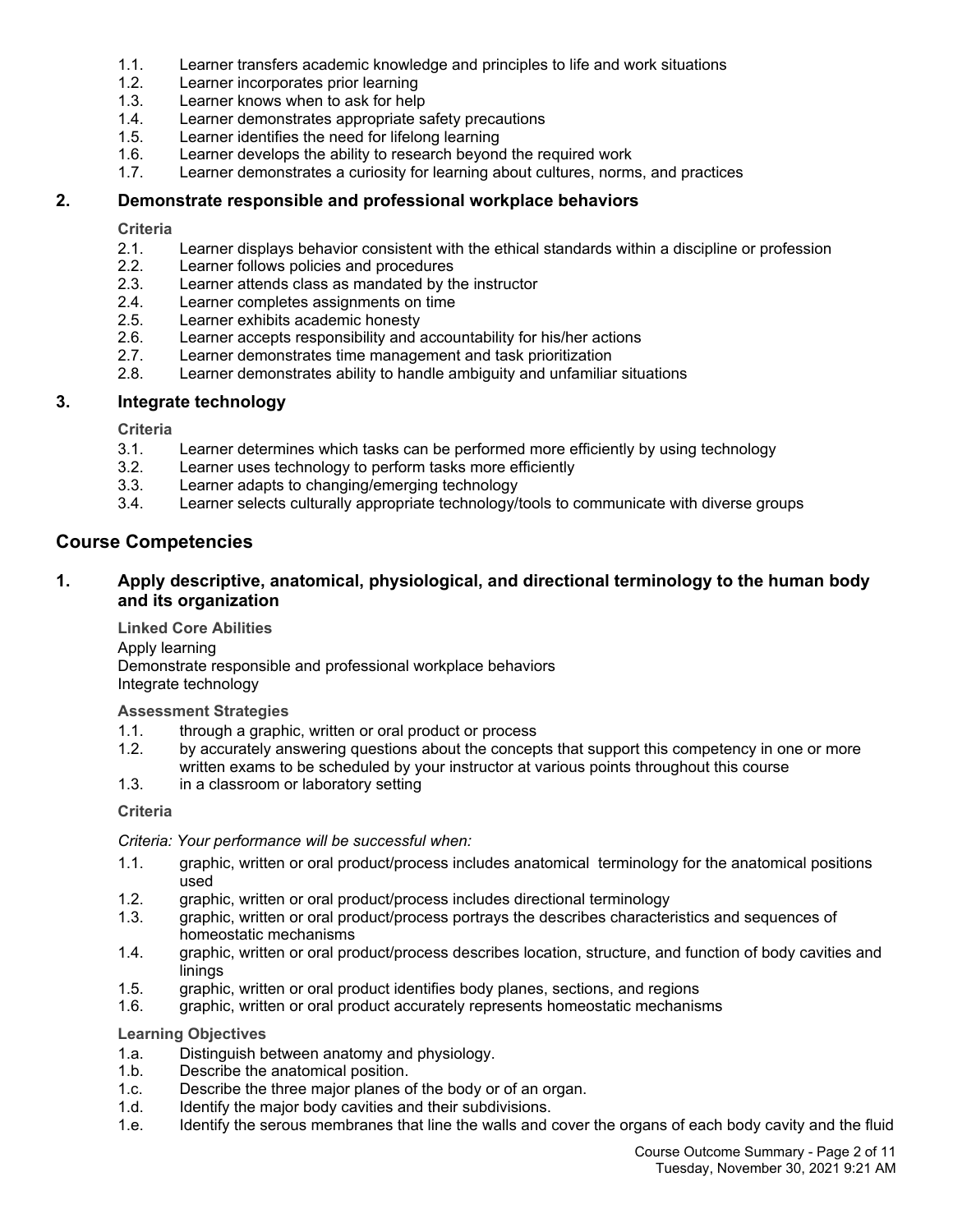found inside each cavity.

- 1.f. Describe two ways to subdivide the abdominal region.
- 1.g. Identify the quadrants of the abdominopelvic cavity.
- 1.h. Identify the nine abdominal regions.
- 1.i. Describe the axial and appendicular regions of the body and their subdivisions.
- 1.j. Use correct directional terms in the study of anatomy and physiology.
- 1.k. Describe the location of specific body organs.
- 1.l. Match locating terms with the correct descriptions.
- 1.m. Match body positions with the correct descriptions.
- 1.n. Define terms related to organization of the human body.
- 1.o. Define examples of homeostasis, negative and positive feedback systems.
- 1.p. Provide examples of homeostasis, negative and positive feedback systems.

# **2. Classify the major chemical components of living things according to their structure and function**

**Linked Core Abilities**

Apply learning

Demonstrate responsible and professional workplace behaviors Integrate technology

**Assessment Strategies**

- 2.1. through a graphic, written or oral product or process
- 2.2. by accurately answering questions about the concepts that support this competency in one or more written exams to be scheduled by your instructor at various points throughout this course
- 2.3. in a classroom or laboratory setting

# **Criteria**

*Criteria: Your performance will be successful when:*

- 2.1. graphic, written or oral product or process includes all of the major chemical components
- 2.2. graphic, written or oral product or process correlates components according to structure, function, and the role it major chemical components plays in body composition
- 2.3. graphic, written or oral product uses appropriate terminology

**Learning Objectives**

- 2.a. Describe the structure of an atom.
- 2.b. Differentiate among an atom, molecule, compound, ion, and isotopes.
- 2.c. Describe the various types of chemical bonding.
- 2.d. List the body's inorganic compounds and their functions.
- 2.e. Explain the importance or water in living organisms.<br>2.f. Explain the importance of oxygen and carbon dioxide
- Explain the importance of oxygen and carbon dioxide to living organisms.
- 2.g. Describe the body's major organic compounds and their functions.
- 2.h. Define enzymes.
- 2.i. Describe the role of enzymes in cellular metabolism.

# **3. Characterize the basic structure and functions of the cell and its parts**

**Linked Core Abilities** Apply learning Demonstrate responsible and professional workplace behaviors Integrate technology

# **Assessment Strategies**

- 3.1. through a written, graphic or oral product or process
- 3.2. by accurately answering questions about the concepts that support this competency in one or more written exams to be scheduled by your instructor at various points throughout this course
- 3.3. in a classroom or laboratory setting

# **Criteria**

# *Criteria: Your performance will be successful when:*

- 3.1. written, graphic or oral product or process addresses major components of the cell
- 3.2. written, graphic or oral product or process identifies the major functional components of the cell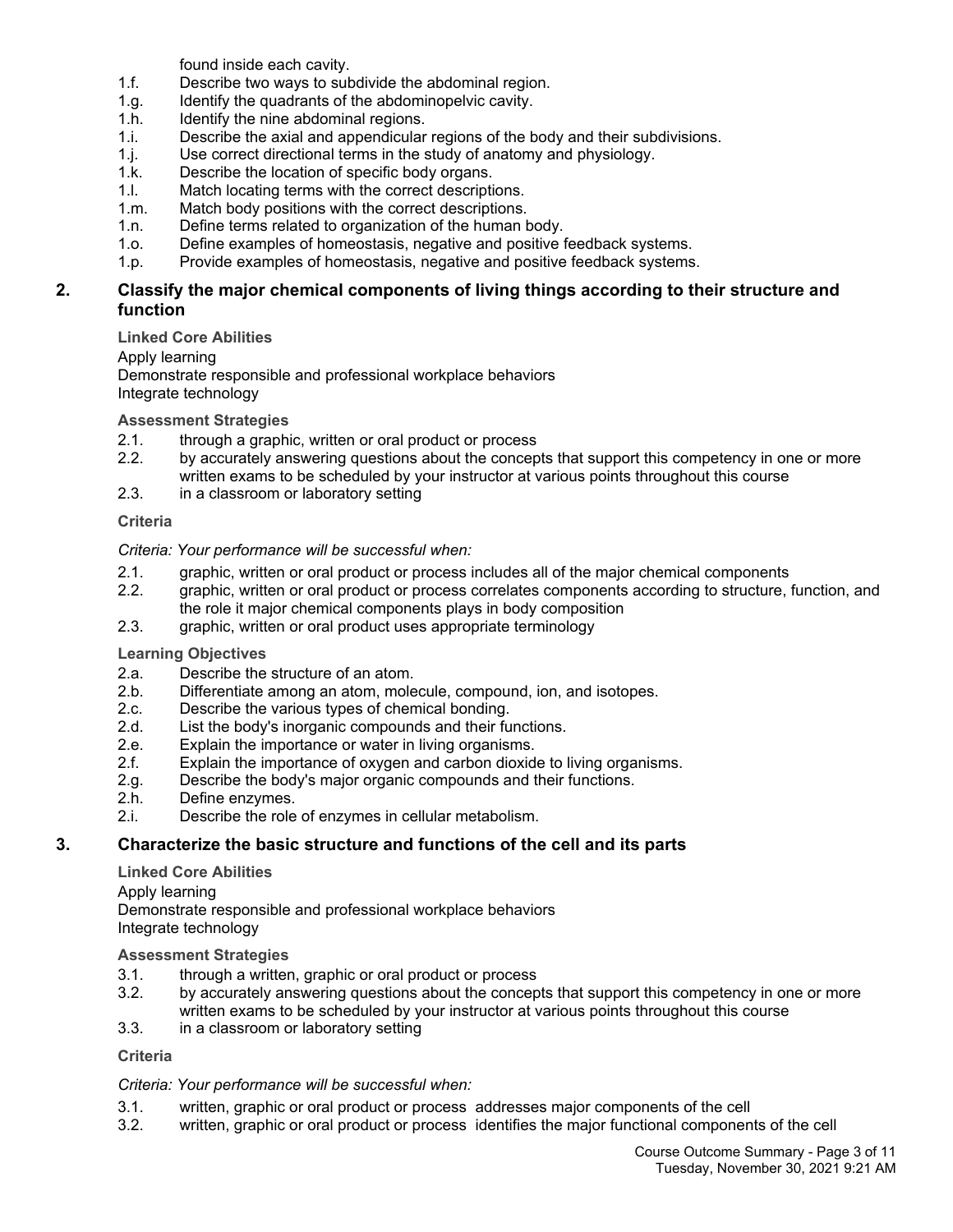- 3.3. written, graphic or oral product or process identifies the major transport mechanisms of the cell membranes
- 3.4. written, graphic or oral product or process illustrates the relationships among the organelles of a cell

**Learning Objectives**

- 3.a. Define cytoplasm and organelle.
- 3.b. Describe the structure, function and relationship of all cell organelles.
- 3.c. Describe the structure of the cell membrane.
- 3.d. Describe the different modes of transport of substances across cell membranes.

# **4. Identify how cells store and use energy**

**Linked Core Abilities**

Apply learning

Demonstrate responsible and professional workplace behaviors Integrate technology

# **Assessment Strategies**

- 4.1. through a written, graphic or oral product or process
- 4.2. by accurately answering questions about the concepts that support this competency in one or more written exams to be scheduled by your instructor at various points throughout this course
- 4.3. in a classroom or laboratory setting

# **Criteria**

*Criteria: Your performance will be successful when:*

- 4.1. written, graphic, or oral product or process distinguishes between aerobic and anaerobic processes
- 4.2. written, graphic, or oral product or process shows metabolic pathways and their relationships to one another

#### **Learning Objectives**

- 4.a. Define metabolism.
- 4.b. Distinguish between catabolic and anabolic pathways.<br>4.c. Contrast aerobic and anaerobic respiration.
- Contrast aerobic and anaerobic respiration.
- 4.d. Describe the role of mitochondria in cellular metabolism.

# **5. Analyze the role of DNA in controlling cell functions**

**Linked Core Abilities**

Apply learning

Demonstrate responsible and professional workplace behaviors Integrate technology

# **Assessment Strategies**

- 5.1. through a written, graphic or oral product or process
- 5.2. by accurately answering questions about the concepts that support this competency in one or more written exams to be scheduled by your instructor at various points throughout this course
- 5.3. in a classroom or laboratory setting

#### **Criteria**

*Criteria: Your performance will be successful when:*

- 5.1. written, graphic or oral product or process shows the structure of DNA, RNA, and chromosomes
- 5.2. written, graphic or oral product or process illustrates the cell cycle
- 5.3. written, graphic or oral product or process includes a clear description of how DNA and RNA differ
- 5.4. written, graphic or oral product or process explains the functional relationship between DNA, RNA, and chromosomes

# **Learning Objectives**

- 5.a. Describe the structure and function of DNA, RNA, and chromosomes.
- 5.b. Describe the stages of a cell cycle.
- 5.c. Relate DNA replication to the cell cycle.

# **6. Correlate the structure of tissues with their functions**

**Linked Core Abilities**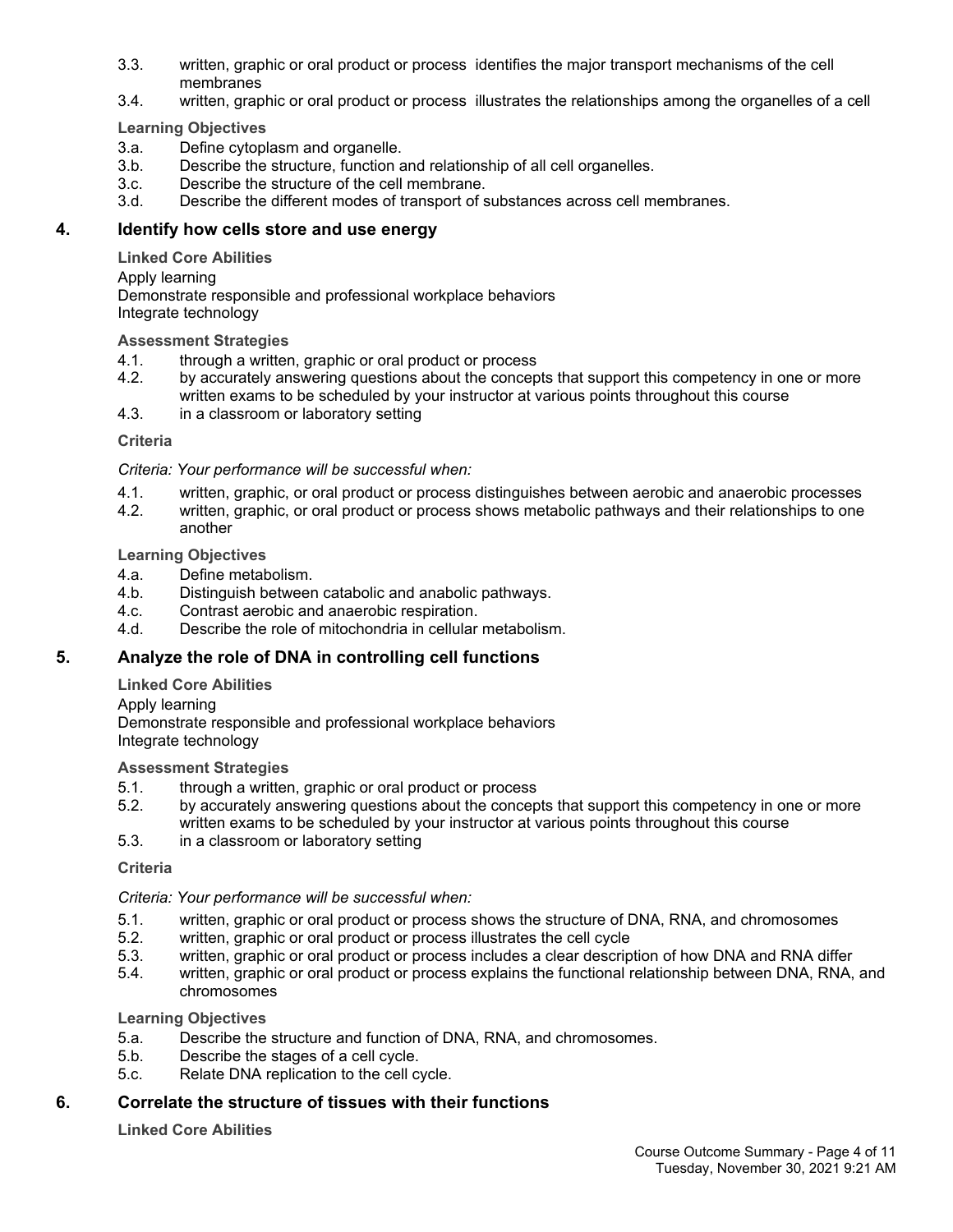Apply learning Demonstrate responsible and professional workplace behaviors Integrate technology

# **Assessment Strategies**

- 6.1. through a written, graphic or oral product or process
- 6.2. by accurately answering questions about the concepts that support this competency in one or more written exams to be scheduled by your instructor at various points throughout this course
- 6.3. in a classroom or laboratory setting

#### **Criteria**

#### *Criteria: Your performance will be successful when:*

- 6.1. written, graphic or oral product or process identifies the tissue-based upon the structural components
- 6.2. written, graphic or oral product or process distinguishes mong the four types of tissues
- 6.3. written, graphic or oral product or process relates structural components with tissue functions

**Learning Objectives**

- 6.a. Identify the microscopic anatomy of body tissues.
- 6.b. List the characteristics of each tissue type.
- 6.c. List the functions of each tissue type.
- 6.d. Give examples of the locations of each tissue type in the body.

# **7. Analyze how components of the integumentary system function in the body**

**Linked Core Abilities**

Apply learning Demonstrate responsible and professional workplace behaviors Integrate technology

#### **Assessment Strategies**

- 7.1. through a written, graphic or oral product or process
- 7.2. by accurately answering questions about the concepts that support this competency in one or more written exams to be scheduled by your instructor at various points throughout this course
- 7.3. in a classroom or laboratory setting

#### **Criteria**

*Criteria: Your performance will be successful when:*

- 7.1. written, graphic or oral product or process identifies the structural components of the integumentary system
- 7.2. written, graphic or oral product or process correlates the structural components of the integumentary system with their functions
- 7.3. written, graphic or oral product or process identifies the major chemical secretions of the integumentary system
- 7.4. written, graphic or oral product or process illustrates the relationships among the components of the integumentary system
- 7.5. written, graphic or oral product or process summaries the functions of the integumentary system

#### **Learning Objectives**

- 7.a. Compare the structures and functions of the layers of the skin.
- 7.b. Describe the events occuring during keratinization that produce a skin resistant to abrasion and water loss.
- 7.c. Explain the effects of ultraviolet radiation on the skin.
- 7.d. Describe the glands of the skin, their secretions and the functions of these secretions, including surface film (acid mantle).
- 7.e. Describe the way in which the integumentary system helps to regulate body temperature.
- 7.f. Describe the role of skin in sensation.
- 7.g. Explain the way in which skin responds to injuries and repairs itself.

# **8. Analyze how components of the skeletal system function in the body**

#### **Linked Core Abilities**

#### Apply learning

Demonstrate responsible and professional workplace behaviors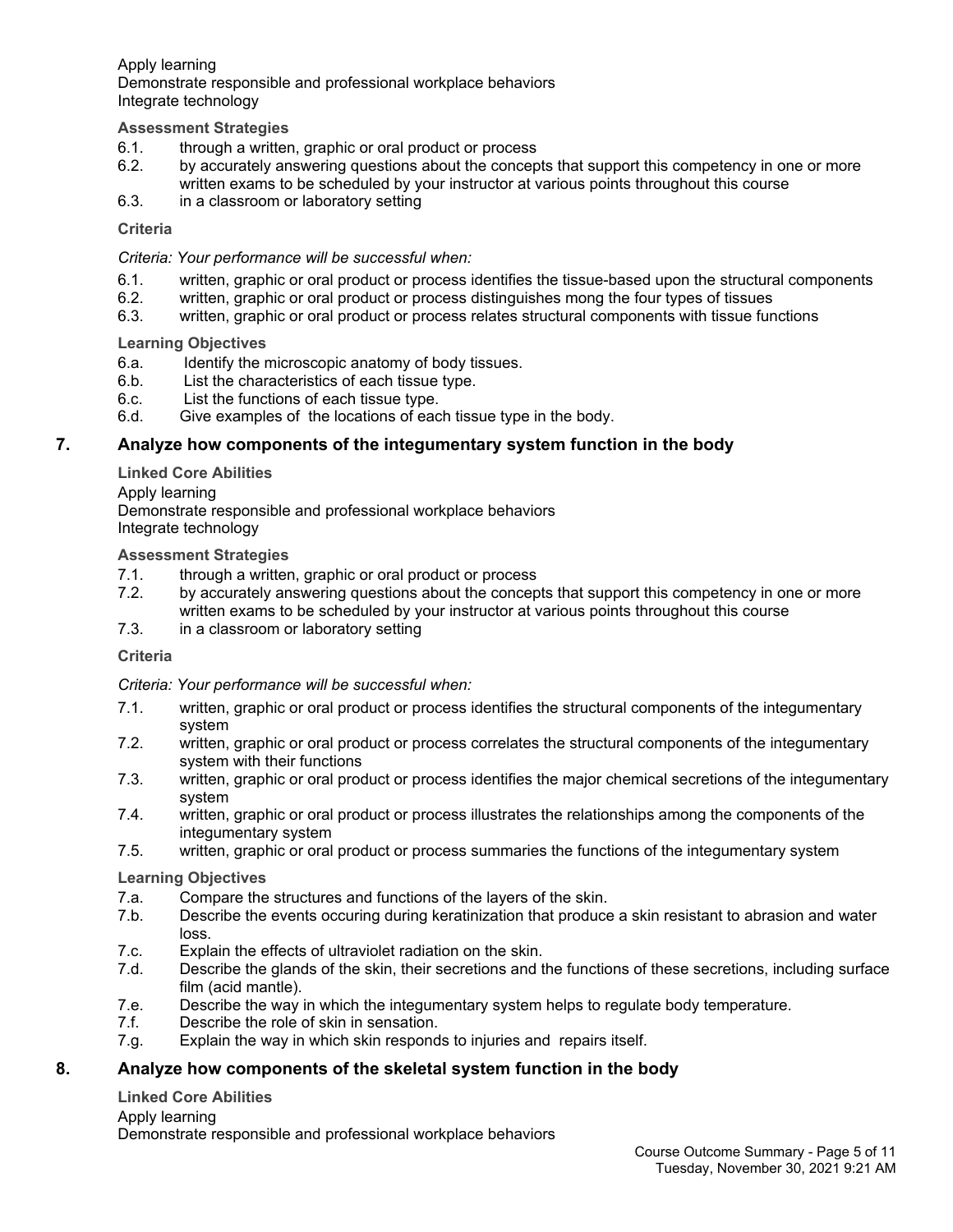Integrate technology

### **Assessment Strategies**

- 8.1. through a written, graphic or oral product or process
- 8.2. by accurately answering questions about the concepts that support this competency in one or more written exams to be scheduled by your instructor at various points throughout this course
- 8.3. in a classroom or laboratory setting

#### **Criteria**

### *Criteria: Your performance will be successful when:*

- 8.1. written, graphic or oral product or process identifies gross and microscopic structural components of the skeletal system
- 8.2. written, graphic or oral product or process correlates the structural components of the skeletal system with their functions
- 8.3. written, graphic or oral product or process identifies the major chemical components of the skeletal system
- 8.4. written, graphic or oral product or process illustrates the relationships among the components of the skeletal system
- 8.5. written, graphic or oral product or process summarizes the functions of the skeletal system

#### **Learning Objectives**

- 8.a. Describe the functions of the skeletal system.
- 8.b. Describe the composition and organization of bone matrix.
- 8.c. List the three types of bone cells and their functions.
- 8.d. Give examples of each bone classification, according to their shape.
- 8.e. Describe how the features that characterize spongy and compact bones impact their function.
- 8.f. Describe bone growth.
- 8.g. Explain the role of bone in calcium homeostasis.
- 8.h. Explain how and when bone remodeling occurs.
- 8.i. Describe the different types of joints and how they work.
- 8.j. Apply movement terminology to joint functions.
- 8.k. Identify the components and functions of the axial and appendicular skeleton.
- 8.l. Relate the major landmarks on individual bones of the skeleton to their function.
- 8.m. Discuss the process of skull development.
- 8.n. Identify the differences in structure and function of the various vertebrae.
- 8.o. Describe the skeletal differences between males and females.

# **9. Analyze how components of the muscular system function in the body**

# **Linked Core Abilities**

Apply learning

Demonstrate responsible and professional workplace behaviors Integrate technology

#### **Assessment Strategies**

- 9.1. through a written, graphic or oral product or process
- 9.2. by accurately answering questions about the concepts that support this competency in one or more written exams to be scheduled by your instructor at various points throughout this course
- 9.3. in a classroom or laboratory setting

#### **Criteria**

#### *Criteria: Your performance will be successful when:*

- 9.1. written, graphic or oral product or process identifies the gross and microscopic structural components of the muscular system
- 9.2. written, graphic or oral product or process correlates the structural components of the muscular system with their functions
- 9.3. written, graphic or oral product or process identifies the major muscles and their functions
- 9.4. written, graphic or oral product or process illustrates the relationships among the components of the muscular system
- 9.5. written, graphic or oral product or process summarizes the functions of the muscular system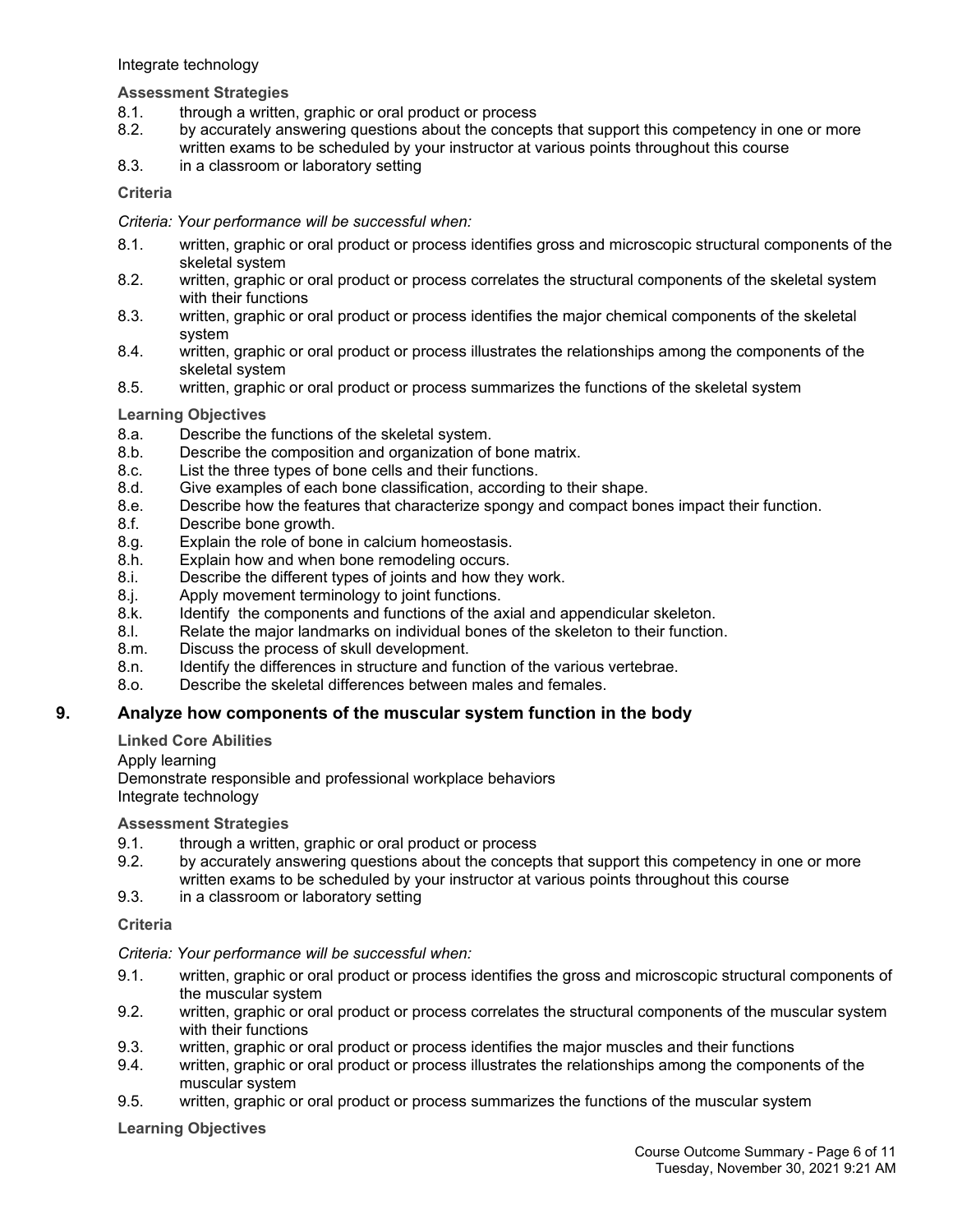- 9.a. Describe the characteristics and functions of muscular tissue.
- 9.b. Explain the organization of muscle at the tissue level.
- 9.c. Distinguish among the different types of muscle contractions.
- 9.d. Relate types of muscle fibers to muscular performance.
- 9.e. Identify the major human skeletal muscles and their actions.<br>9.f. Define origin, insertion, agonist and antagonist, prime mover
- Define origin, insertion, agonist and antagonist, prime mover and synergist.

# **10. Analyze how components of the nervous system function in the body**

#### **Linked Core Abilities**

Apply learning

Demonstrate responsible and professional workplace behaviors Integrate technology

#### **Assessment Strategies**

- 10.1. through a written, graphic or oral product or process
- 10.2. by accurately answering questions about the concepts that support this competency in one or more written exams to be scheduled by your instructor at various points throughout this course
- 10.3. in a classroom or laboratory setting

#### **Criteria**

#### *Criteria: Your performance will be successful when:*

- 10.1. written, graphic or oral product or process identifies the gross and microscopic structural components of the nervous system
- 10.2. written, graphic or oral product or process correlates the structural components of the nervous system with their functions
- 10.3. written, graphic or oral product or process correlates cranial nerves to their respective physiological functions
- 10.4. written, graphic or oral product or process relates higher order brain functions to brain anatomy
- 10.5. written, graphic or oral product or process illustrates the relationships among the components of the nervous system
- 10.6. written, graphic or oral product or process summarizes the functions of the nervous system
- 10.7. written, graphic or oral product or process identifies the gross and microscopic structural components of the somatic and special senses
- 10.8. written, graphic or oral product or process correlates the structural components of the somatic and special senses with their functions

**Learning Objectives**

- 10.a. Describe the anatomical organization and general functions of the nervous system.
- 10.b. Distinguish between neurons and neuroglia by comparing their structures and functions.
- 10.c. Explain how the brain and spinal cord are protected.<br>10.d. Describe the maior regions of the brain, their structur
- Describe the major regions of the brain, their structure and functions.
- 10.e. Distinguish among the motor, sensory, and association areas of the cerebral cortex.
- 10.f. Discuss the structure and function of the spinal cord and spinal nerves.
- 10.g. Explain the role of white matter and gray matter in processing and relaying sensory and motor information.
- 10.h. Describe the process of a neural reflex.
- 10.i. Identify the principle sensory and motor pathways.
- 10.j. Differentiate between the somatic and autonomic divisions based on their respective structures and functions.
- 10.k. Identify the cranial nerves and their functions.
- 10.l. Contrast the functions of the sympathetic and parasympathetic divisions of the autonomic nervous system.
- 10.m. Discuss the receptors and processes involved in the senses of smell and taste.
- 10.n. Describe the structures of the ear and their roles in the process of hearing.
- 10.o. Describe the structures and processes involved in maintaining equilibrium.
- 10.p. Describe the structures of the eye and their functions.
- 10.q. Explain the mechanism of vision.

# **11. Correlate the major organs of the endocrine system with their function in the body**

**Linked Core Abilities**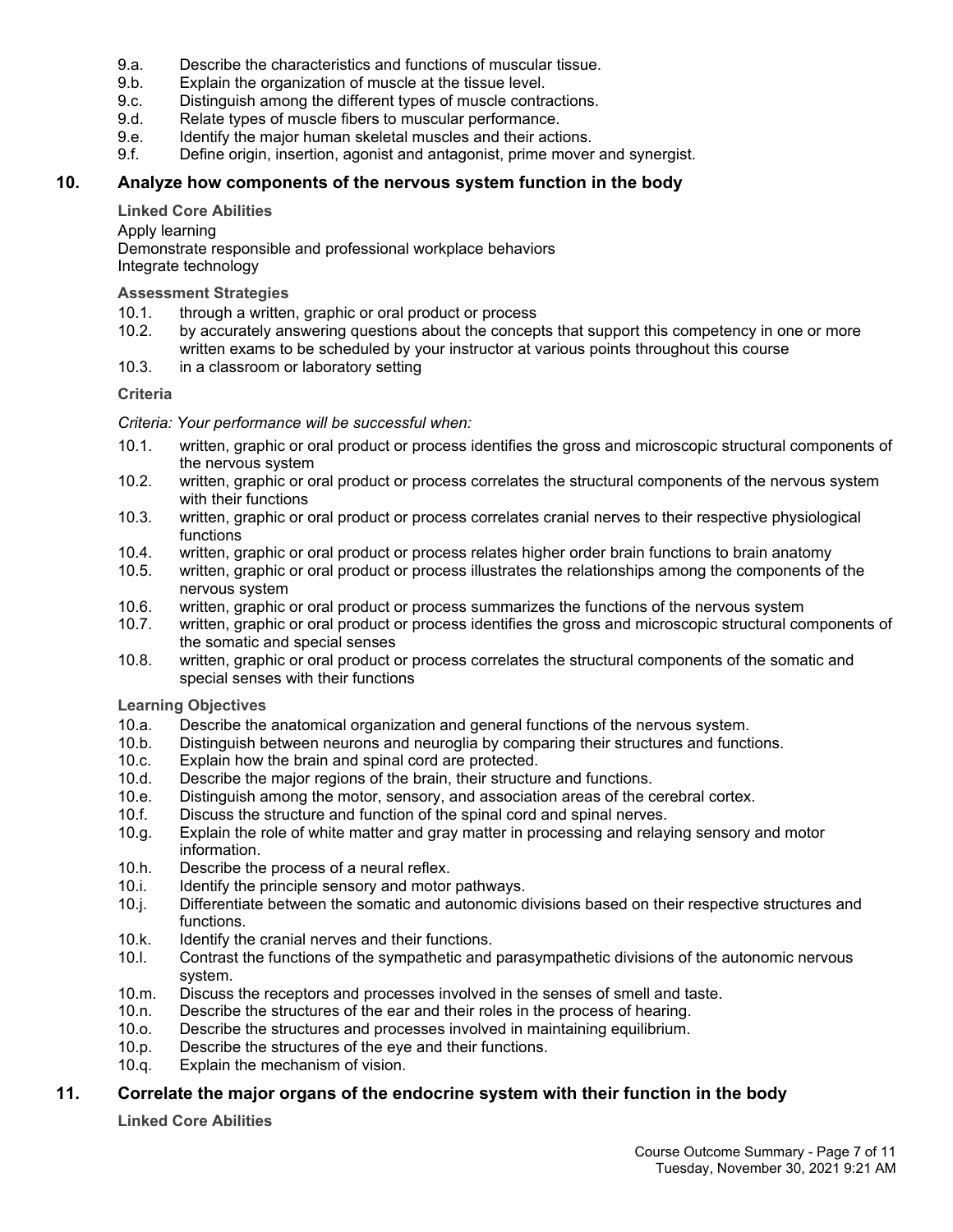Apply learning Demonstrate responsible and professional workplace behaviors Integrate technology

### **Assessment Strategies**

- 11.1. through a written, graphic or oral product or process
- 11.2. by accurately answering questions about the concepts that support this competency in one or more written exams to be scheduled by your instructor at various points throughout this course
- 11.3. in a classroom or laboratory setting

#### **Criteria**

*Criteria: Your performance will be successful when:*

- 11.1. written, graphic or oral product or process identifies the endocrine organs and their associated hormones
- 11.2. written, graphic or oral product or process identifies the general functions of the hormones
- 11.3. written, graphic or oral product or process illustrates the relationships among the components of the endocrine system
- 11.4. written, graphic or oral product or process summarizes the functions of the endocrine system

#### **Learning Objectives**

- 11.a. Explain the general functions of the endocrine system.
- 11.b. Differentiate between the two chemical families of hormones.
- 11.c. Explain the control mechanisms of hormonal secretion.
- 11.d. Identify the role of the hypothalamus in the endocrine system..
- 11.e. Describe the functions and effects of hyposecretion and hypersecretion of major hormones.
- 11.f. Compare the roles of the endocrine and nervous systems in maintaining homeostasis.
- 11.g. Describe the endocrine and nervous systems response to stress.

# **12. Analyze how components of the cardiovascular system function in the body**

### **Linked Core Abilities**

Apply learning

Demonstrate responsible and professional workplace behaviors Integrate technology

**Assessment Strategies**

- 12.1. through a written, graphic or oral product or process
- 12.2. by accurately answering questions about the concepts that support this competency in one or more written exams to be scheduled by your instructor at various points throughout this course
- 12.3. in a classroom or laboratory setting

#### **Criteria**

*Criteria: Your performance will be successful when:*

- 12.1. written, graphic or oral product or process addresses major gross and microscopic structural components of the cardiovascular and lymphatic systems
- 12.2. written, graphic or oral product or process describes the flow of fluid through the systemic, pulmonary, and lymphatic circulations
- 12.3. written, graphic or oral product or process illustrates the functional relationships among the cardiovascular and lymphatic components
- 12.4. written, graphic or oral product or process describes the microscopic components of blood
- 12.5. written, graphic or oral product or process summarizes the functions of blood and each of its components
- 12.6. written, graphic or oral product or process describes the basis for bloodtyping
- 12.7. written, graphic or oral product or process the relationship between blood, tissue, and lymphatic fluids

- 12.a. Identify the names and locations of the major parts of the heart.
- 12.b. Explain the function(s) of each of the major parts of the heart.
- 12.c. Trace the pathway of the blood through the heart and lungs.
- 12.d. Compare the structures and functions of the major types of blood vessels.
- 12.e. Describe the mechanisms that aid in returning venous blood to the heart.
- 12.f. Describe the general characteristics and functions of blood.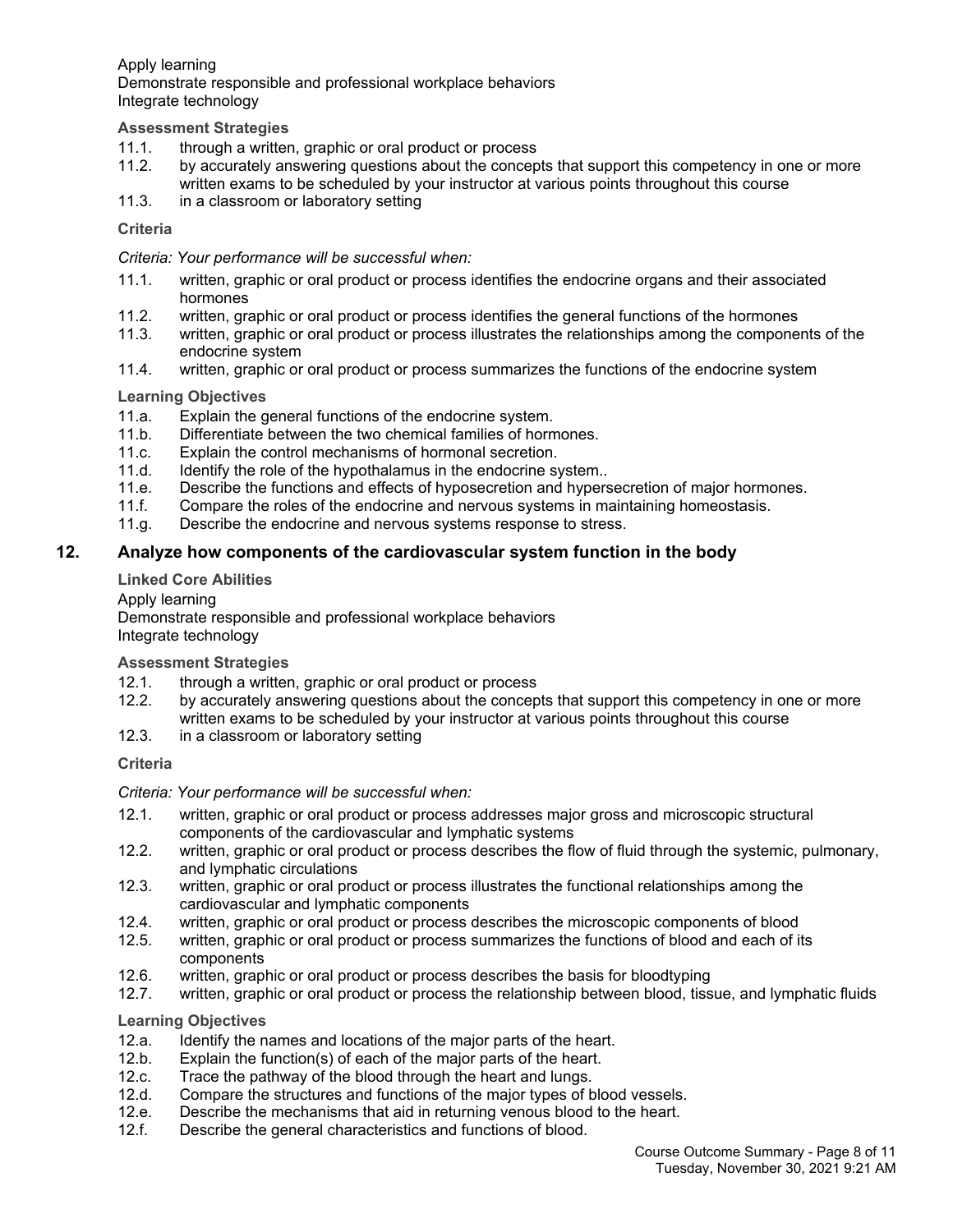- 12.g. Distinguish among the types and functions of the formed elements of the blood.
- 12.h. Explain the control of red blood cell production.
- 12.i. Explain the mechanisms that help to achieve hemostasis.
- 12.j. Define coagulation.<br>12.k. Describe the basis o
- 12.k. Describe the basis of blood typing, ABO, Rh compatibility and transfusions.<br>12.l. Describe the general characteristics and functions of the lymphatic system.
- Describe the general characteristics and functions of the lymphatic system.
- 12.m. Describe the location of the major lymphatic pathways.
- 12.n. Describe the formation of tissue fluid and lymph.
- 12.o. Explain lymphatic circulation maintenance and the consequences of an obstruction.
- 12.p. Describe major functions of the lymph nodes, thymus and spleen.
- 12.q. Define immunity.
- 12.r. Relate the role of the lymphatic system to immunity.

# **13. Analyze how components of the digestive system function in the body**

#### **Linked Core Abilities**

#### Apply learning

Demonstrate responsible and professional workplace behaviors Integrate technology

#### **Assessment Strategies**

- 13.1. through a written, graphic or oral product or process<br>13.2. by accurately answering questions about the concep
- by accurately answering questions about the concepts that support this competency in one or more written exams to be scheduled by your instructor at various points throughout this course
- 13.3. in a classroom or laboratory setting

#### **Criteria**

#### *Criteria: Your performance will be successful when:*

- 13.1. written, graphic or oral product or process identifies the gross and microscopic structural components of the digestive system
- 13.2. written, graphic or oral product or process correlates the structural components of the digestive system with their functions
- 13.3. written, graphic or oral product or process describes the functions of major digestive enzymes
- 13.4. written, graphic or oral product or process written, graphic or oral product or process summarizes the functions of the digestive system

# **Learning Objectives**

- 13.a. Describe the parts and functions of the digestive system organs.
- 13.b. Describe the functions of major digestive enzymes (ex. pepsin, amylase, ptyalin, and lipase)
- 13.c. Describe the mechanisms of swallowing, vomiting, and defecating.

# **14. Analyze how components of the respiratory system function in the body**

# **Linked Core Abilities**

Apply learning

Demonstrate responsible and professional workplace behaviors Integrate technology

**Assessment Strategies**

- 14.1. through a written, graphic or oral product or process
- 14.2. by accurately answering questions about the concepts that support this competency in one or more written exams to be scheduled by your instructor at various points throughout this course
- 14.3. in a classroom or laboratory setting

# **Criteria**

#### *Criteria: Your performance will be successful when:*

- 14.1. written, graphic or oral product or process identifies the gross and microscopic structural components of the respiratory system
- 14.2. written, graphic or oral product or process correlates the structural components of the respiratory system with their functions
- 14.3. written, graphic or oral product or process explains the mechanics of ventilation with reference to respiratory volumes and capacities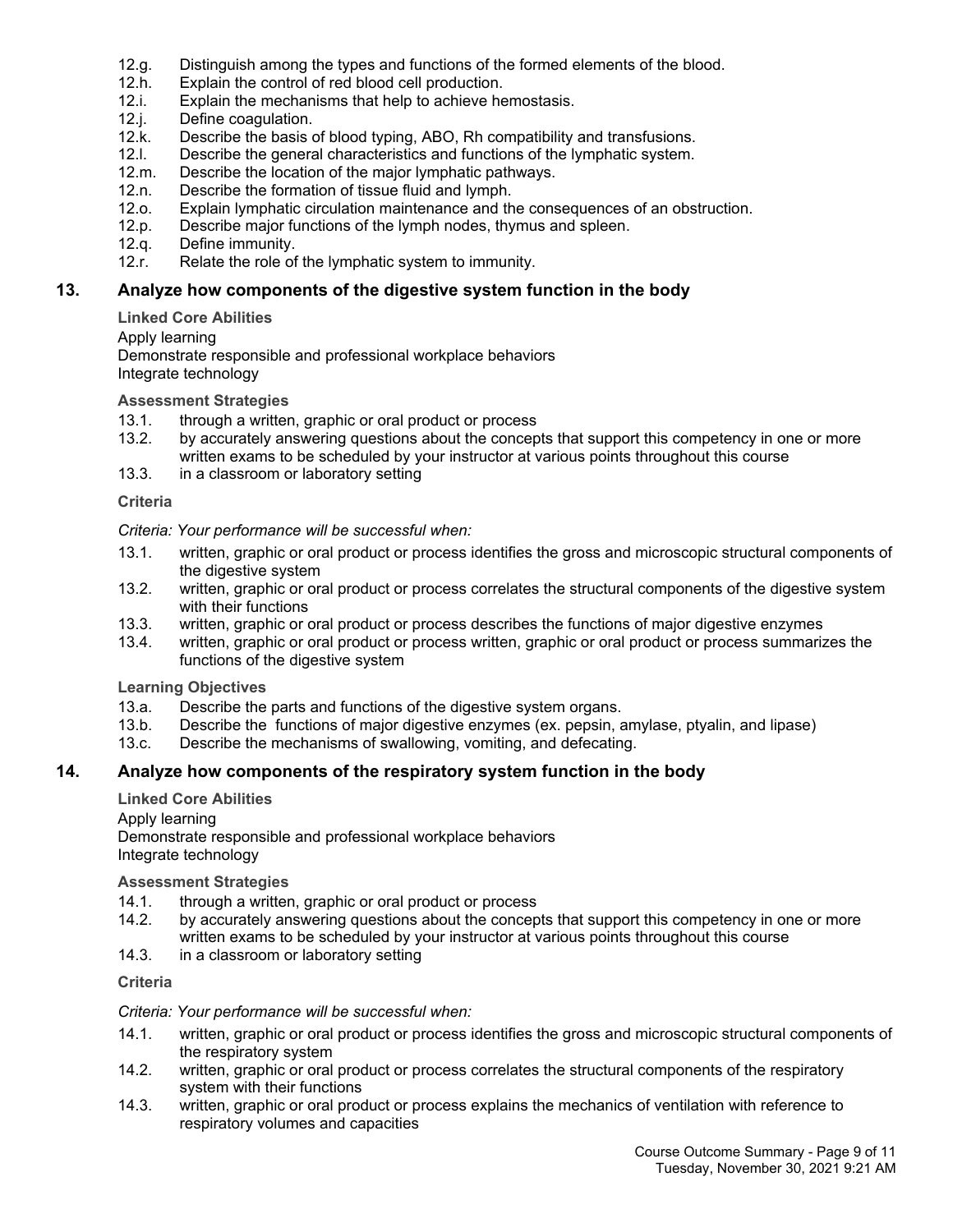14.4. written, graphic or oral product or process summarizes the functions of the respiratory system

**Learning Objectives**

- 14.a. Describe the locations, structures and functions of the organs of the respiratory system.
- 14.b. Describe the mechanics of breathing.
- 14.c. Define respiratory air volumes and capacities.
- 14.d. Explain the mechanism of respiratory control and factors that may influence it.

# **15. Analyze how the components of the urinary system function in the body**

#### **Linked Core Abilities**

Apply learning

Demonstrate responsible and professional workplace behaviors Integrate technology

# **Assessment Strategies**

- 15.1. through a written, graphic or oral product or process
- 15.2. by accurately answering questions about the concepts that support this competency in one or more written exams to be scheduled by your instructor at various points throughout this course
- 15.3. in a classroom or laboratory setting

# **Criteria**

# *Criteria: Your performance will be successful when:*

- 15.1. written, graphic or oral product or process identifies the gross and microscopic structural components of the urinary system
- 15.2. written, graphic or oral product or process correlates the structural components of the urinary system with their functions
- 15.3. written, graphic or oral product or process illustrates the relationships among the components of the urinary system
- 15.4. written, graphic or oral product or process summarizes the functions of the urinary system

**Learning Objectives**

- 15.a. Illustrate the gross anatomy of the urinary tract
- 15.b. Describe general functions of the urinary system and its components
- 15.c. Explain the functional processes of urine formation, including filtration, reabsorption, secretion, and excretion

# **16. Analyze how components of the reproductive systems function in the body**

**Linked Core Abilities**

# Apply learning

Demonstrate responsible and professional workplace behaviors Integrate technology

# **Assessment Strategies**

- 16.1. through a written, graphic or oral product or process
- 16.2. by accurately answering questions about the concepts that support this competency in one or more written exams to be scheduled by your instructor at various points throughout this course
- 16.3. in a classroom or laboratory setting

# **Criteria**

*Criteria: Your performance will be successful when:*

- 16.1. written, graphic or oral product or process identifies the gross and microscopic structural components of the male and female reproductive systems
- 16.2. written, graphic or oral product or process correlates the structural components of the male and female reproductive system with their functions
- 16.3. written, graphic or oral product or process identifies the secretions of the male and female reproductive systems and their functions
- 16.4. written, graphic or oral product or process summarizes the functions of the reproductive systems

- 16.a. Describe the parts and general functions of the male and female reproductive system.
- 16.b. Explain the way in which hormones control the activities of the reproductive organs and the